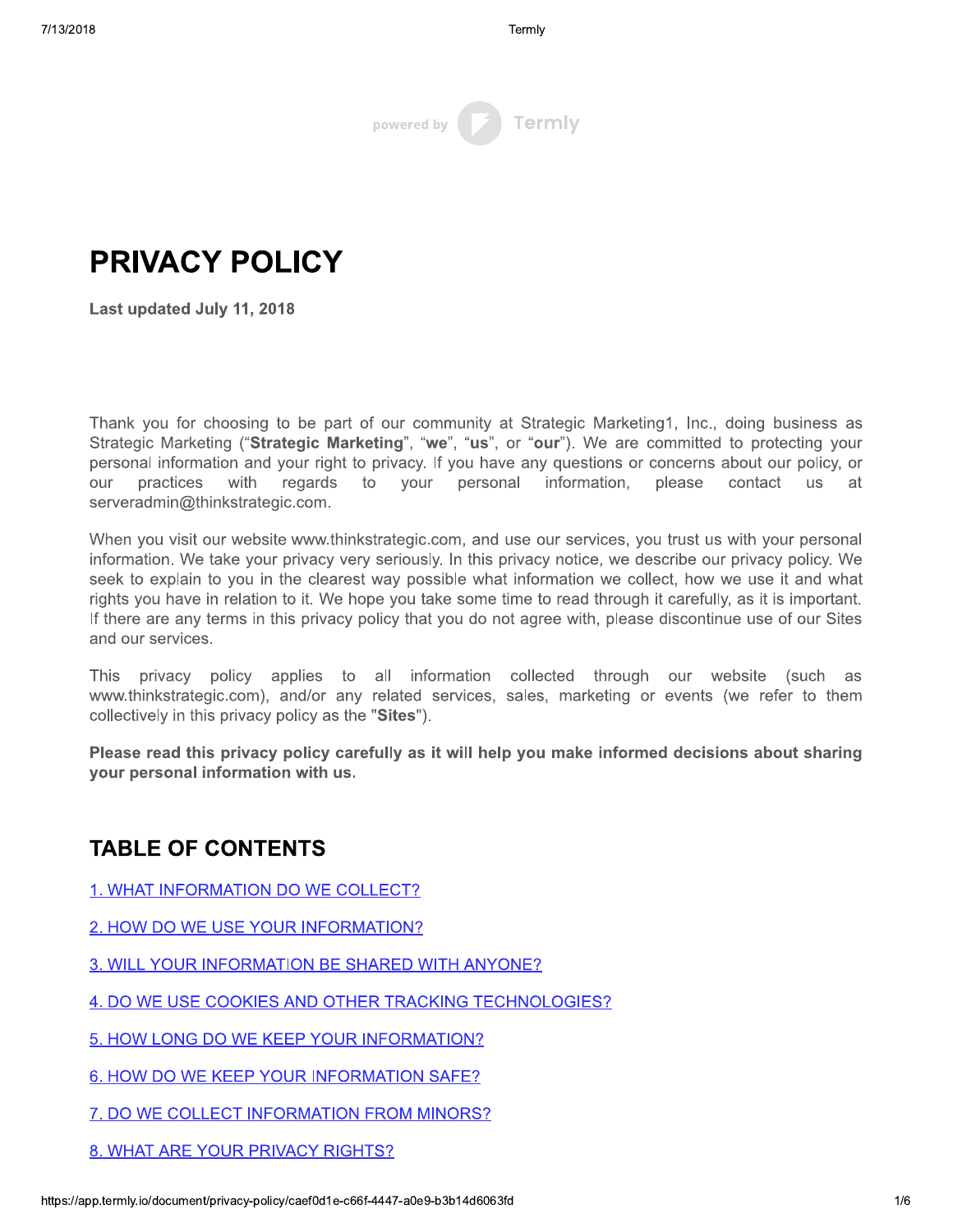9. DO CALIFORNIA RESIDENTS HAVE SPECIFIC PRIVACY RIGHTS?

10. DO WE MAKE UPDATES TO THIS POLICY?

11. HOW CAN YOU CONTACT US ABOUT THIS POLICY?

## **1. WHAT INFORMATION DO WE COLLECT?**

#### Information automatically collected

In Short: Some information – such as IP address and/or browser and device characteristics – is collected automatically when you visit our Sites.

We automatically collect certain information when you visit, use or navigate the Sites. This information does not reveal your specific identity (like your name or contact information) but may include device and usage information, such as your IP address, browser and device characteristics, operating system, language preferences, referring URLs, device name, country, location, information about how and when you use our Sites and other technical information. This information is primarily needed to maintain the security and operation of our Sites, and for our internal analytics and reporting purposes.

Like many businesses, we also collect information through cookies and similar technologies.

#### Information collected from other sources

In Short: We may collect limited data from public databases, marketing partners, and other outside sources.

We may obtain information about you from other sources, such as public databases, joint marketing partners, as well as from other third parties. Examples of the information we receive from other sources include: social media profile information; marketing leads and search results and links, including paid listings (such as sponsored links).

#### 2. HOW DO WE USE YOUR INFORMATION?

In Short: We process your information for purposes based on legitimate business interests, the fulfillment of our contract with you, compliance with our legal obligations, and/or your consent.

We use personal information collected via our Sites for a variety of business purposes described below. We process your personal information for these purposes in reliance on our legitimate business interests ("Business Purposes"), in order to enter into or perform a contract with you ("Contractual"), with your consent ("Consent"), and/or for compliance with our legal obligations ("Legal Reasons"). We indicate the specific processing grounds we rely on next to each purpose listed below.

We use the information we collect or receive:

• To send you marketing and promotional communications for Business Purposes and/or with your Consent. We and/or our third party marketing partners may use the personal information you send to us for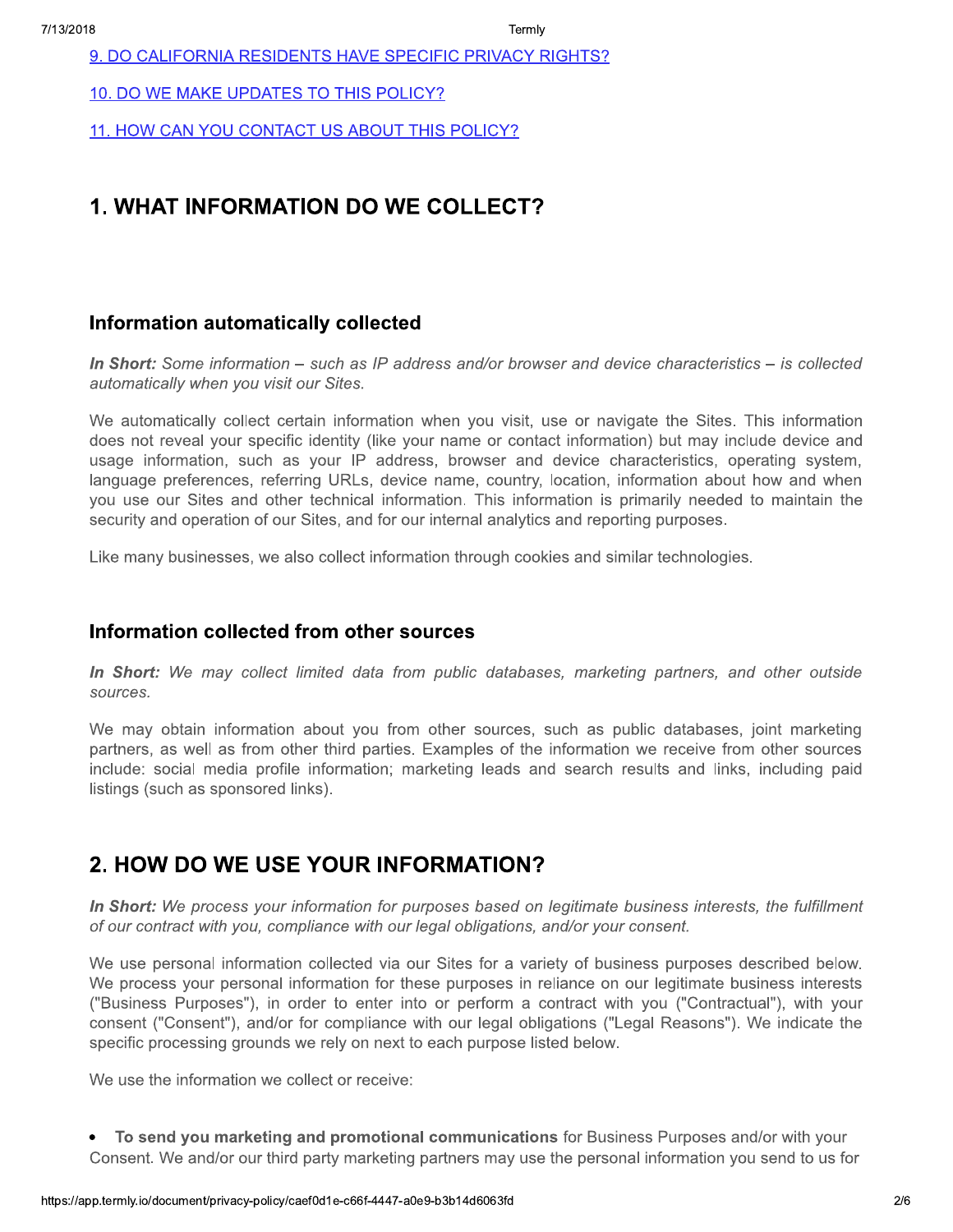our marketing purposes, if this is in accordance with your marketing preferences. You can opt-out of our marketing emails at any time (see the "WHAT ARE YOUR PRIVACY RIGHTS" below).

• To send administrative information to you for Business Purposes, Legal Reasons and/or possibly for Contractual. We may use your personal information to send you product, service and new feature information and/or information about changes to our terms, conditions, and policies.

To post testimonials with your Consent. We post testimonials on our Sites that may contain personal information. Prior to posting a testimonial, we will obtain your consent to use your name and testimonial. If you wish to update, or delete your testimonial, please contact us at serveradmin@thinkstrategic.com and be sure to include your name, testimonial location, and contact information.

Deliver targeted advertising to you for our Business Purposes and/or with your Consent. We may use your information to develop and display content and advertising (and work with third parties who do so) tailored to your interests and/or location and to measure its effectiveness.

• Administer prize draws and competitions for our Business Purposes and/or with your Consent. We may use your information to administer prize draws and competitions when you elect to participate in competitions.

**Request Feedback** for our Business Purposes and/or with your Consent. We may use your information  $\bullet$ to request feedback and to contact you about your use of our Sites.

To protect our Sites for Business Purposes and/or for Legal Reasons. We may use your information  $\bullet$ as part of our efforts to keep our Sites safe and secure (for example, for fraud monitoring and prevention).

• To enforce our terms, conditions and policies for Business Purposes, Legal Reasons and/or possibly Contractual.

• To respond to legal requests and prevent harm for Legal Reasons. If we receive a subpoena or other legal request, we may need to inspect the data we hold to determine how to respond.

For other Business Purposes. We may use your information for other Business Purposes, such as  $\bullet$ data analysis, identifying usage trends, determining the effectiveness of our promotional campaigns and to evaluate and improve our Sites, products, services, marketing and your experience.

# **3. WILL YOUR INFORMATION BE SHARED WITH ANYONE?**

In Short: We only share information with your consent, to comply with laws, to protect your rights, or to fulfill business obligations.

We only share and disclose your information in the following situations:

- Compliance with Laws. We may disclose your information where we are legally required to do so in order to comply with applicable law, governmental requests, a judicial proceeding, court order, or legal process, such as in response to a court order or a subpoena (including in response to public authorities to meet national security or law enforcement requirements).
- Vital Interests and Legal Rights. We may disclose your information where we believe it is necessary to investigate, prevent, or take action regarding potential violations of our policies, suspected fraud, situations involving potential threats to the safety of any person and illegal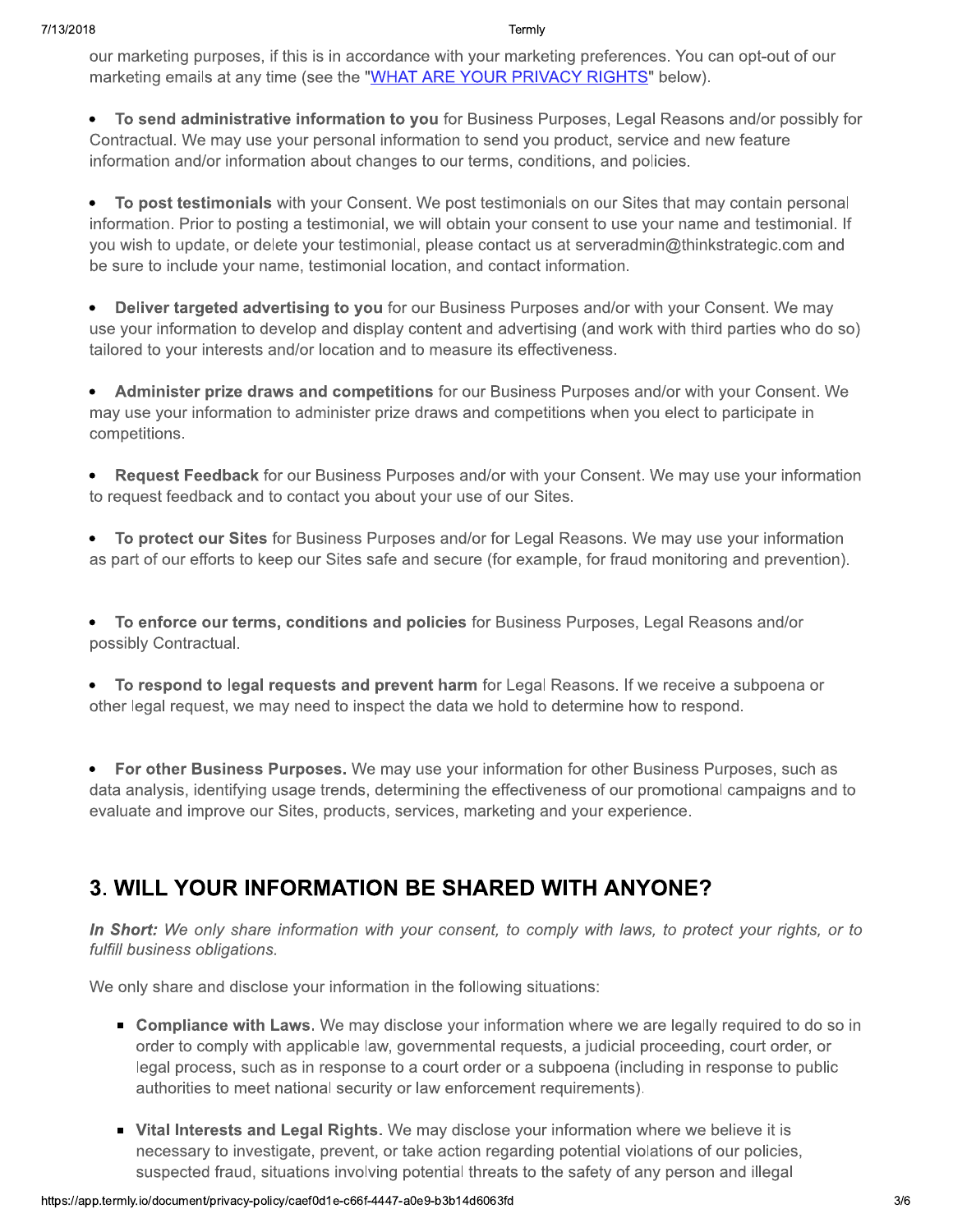activities, or as evidence in litigation in which we are involved.

- Vendors, Consultants and Other Third-Party Service Providers. We may share your data with third party vendors, service providers, contractors or agents who perform services for us or on our behalf and require access to such information to do that work. Examples include: payment processing, data analysis, email delivery, hosting services, customer service and marketing efforts. We may allow selected third parties to use tracking technology on the Sites, which will enable them to collect data about how you interact with the Sites over time. This information may be used to, among other things, analyze and track data, determine the popularity of certain content and better understand online activity. Unless described in this Policy, we do not share, sell, rent or trade any of your information with third parties for their promotional purposes.
- **Example 3 Business Transfers.** We may share or transfer your information in connection with, or during negotiations of, any merger, sale of company assets, financing, or acquisition of all or a portion of our business to another company.
- With your Consent. We may disclose your personal information for any other purpose with your consent.

# **4. DO WE USE COOKIES AND OTHER TRACKING TECHNOLOGIES?**

In Short: We may use cookies and other tracking technologies to collect and store your information.

We may use cookies and similar tracking technologies (like web beacons and pixels) to access or store information. Specific information about how we use such technologies and how you can refuse certain cookies is set out in our Cookie Policy.

#### 5. HOW LONG DO WE KEEP YOUR INFORMATION?

In Short: We keep your information for as long as necessary to fulfill the purposes outlined in this privacy policy unless otherwise required by law.

We will only keep your personal information for as long as it is necessary for the purposes set out in this privacy policy, unless a longer retention period is required or permitted by law (such as tax, accounting or other legal requirements). No purpose in this policy will require us keeping your personal information for longer than 2 years.

When we have no ongoing legitimate business need to process your personal information, we will either delete or anonymize it, or, if this is not possible (for example, because your personal information has been stored in backup archives), then we will securely store your personal information and isolate it from any further processing until deletion is possible.

## 6. HOW DO WE KEEP YOUR INFORMATION SAFE?

In Short: We aim to protect your personal information through a system of organizational and technical security measures.

We have implemented appropriate technical and organizational security measures designed to protect the security of any personal information we process. However, please also remember that we cannot guarantee that the internet itself is 100% secure. Although we will do our best to protect your personal information, transmission of personal information to and from our Sites is at your own risk. You should only access the services within a secure environment.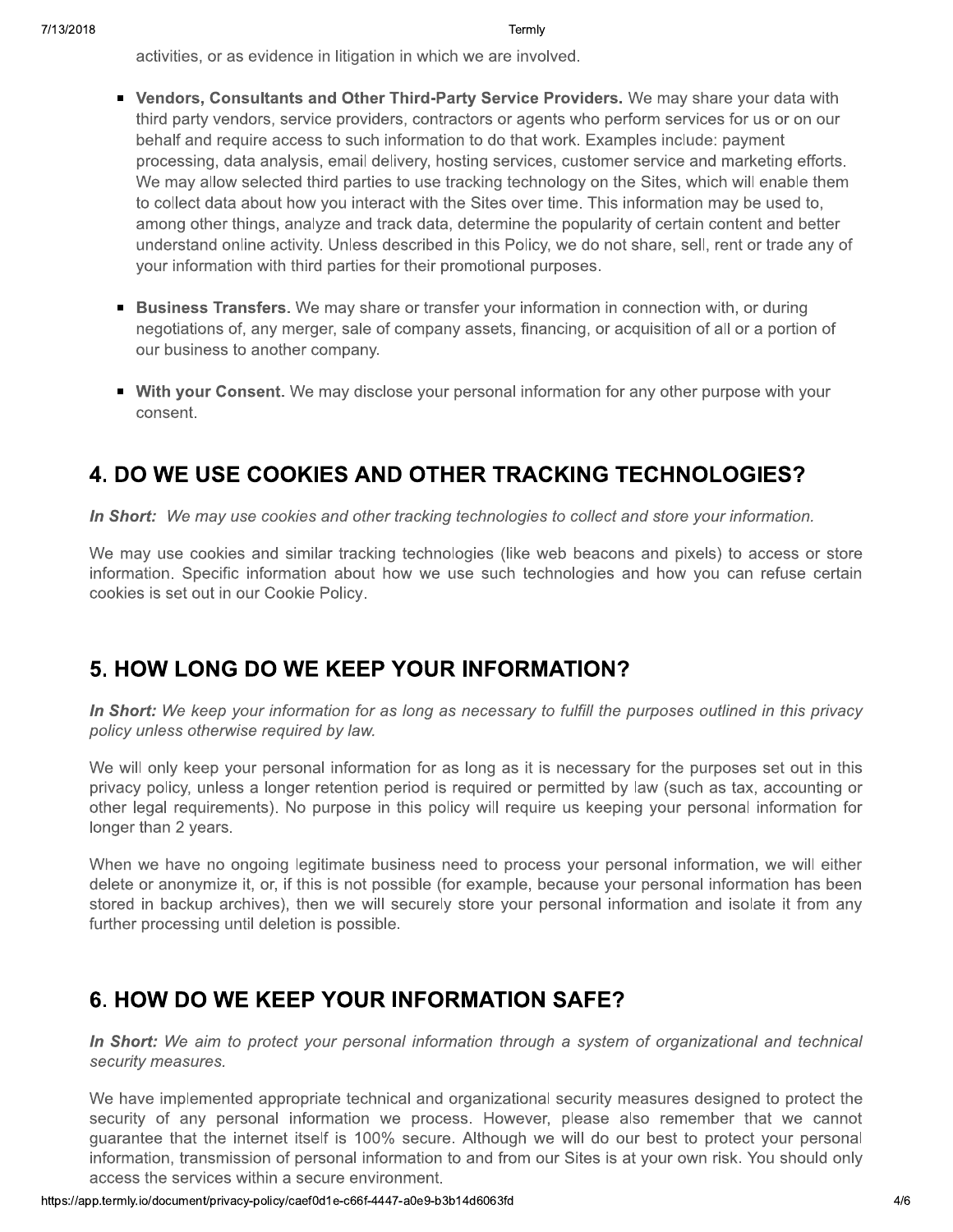## 7. DO WE COLLECT INFORMATION FROM MINORS?

In Short: We do not knowingly collect data from or market to children under 18 years of age.

We do not knowingly solicit data from or market to children under 18 years of age. By using the Sites, you represent that you are at least 18 or that you are the parent or guardian of such a minor and consent to such minor dependent's use of the Sites. If we learn that personal information from users less than 18 years of age has been collected, we will deactivate the account and take reasonable measures to promptly delete such data from our records. If you become aware of any data we have collected from children under age 18, please contact us at serveradmin@thinkstrategic.com.

## 8. WHAT ARE YOUR PRIVACY RIGHTS?

In Short: You may review, change, or terminate your account at any time.

If you are resident in the European Economic Area and you believe we are unlawfully processing your personal information, you also have the right to complain to your local data protection supervisory authority. You find their contact details here: http://ec.europa.eu/justice/datacan protection/bodies/authorities/index en.htm

Cookies and similar technologies: Most Web browsers are set to accept cookies by default. If you prefer, you can usually choose to set your browser to remove cookies and to reject cookies. If you choose to remove cookies or reject cookies, this could affect certain features or services of our Sites. To opt-out of interest-based advertising by advertisers on our Sites visit http://www.aboutads.info/choices/.

## 9. DO CALIFORNIA RESIDENTS HAVE SPECIFIC PRIVACY RIGHTS?

In Short: Yes, if you are a resident of California, you are granted specific rights regarding access to your personal information.

California Civil Code Section 1798.83, also known as the "Shine The Light" law, permits our users who are California residents to request and obtain from us, once a year and free of charge, information about categories of personal information (if any) we disclosed to third parties for direct marketing purposes and the names and addresses of all third parties with which we shared personal information in the immediately preceding calendar year. If you are a California resident and would like to make such a request, please submit your request in writing to us using the contact information provided below.

If you are under 18 years of age, reside in California, and have a registered account with the Sites, you have the right to request removal of unwanted data that you publicly post on the Sites. To request removal of such data, please contact us using the contact information provided below, and include the email address associated with your account and a statement that you reside in California. We will make sure the data is not publicly displayed on the Sites, but please be aware that the data may not be completely or comprehensively removed from our systems.

## **10. DO WE MAKE UPDATES TO THIS POLICY?**

In Short: Yes, we will update this policy as necessary to stay compliant with relevant laws.

We may update this privacy policy from time to time. The updated version will be indicated by an updated "Revised" date and the updated version will be effective as soon as it is accessible. If we make material